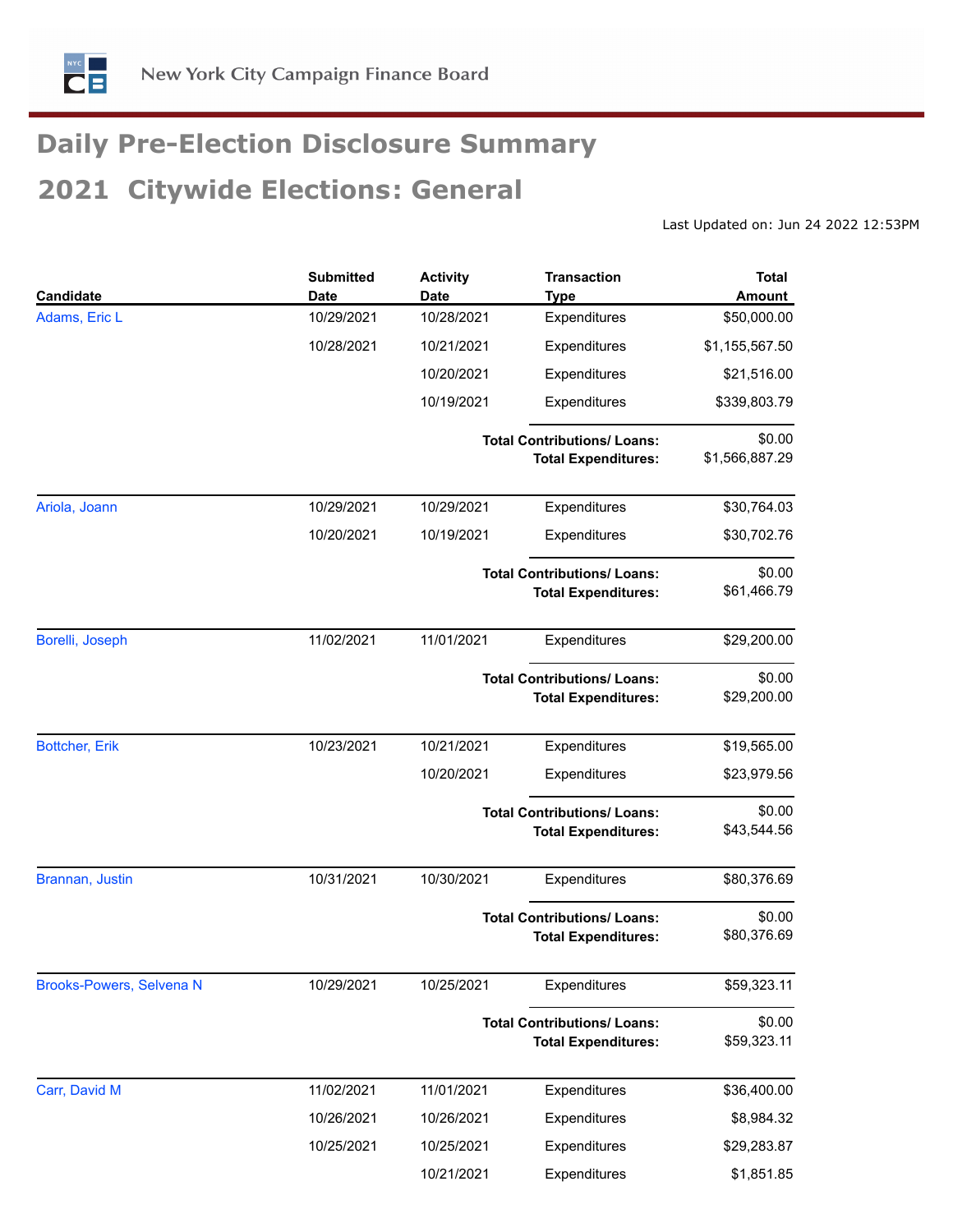| Candidate            | <b>Submitted</b><br><b>Date</b> | <b>Activity</b><br><b>Date</b>                                   | <b>Transaction</b><br><b>Type</b> | <b>Total</b><br><b>Amount</b> |
|----------------------|---------------------------------|------------------------------------------------------------------|-----------------------------------|-------------------------------|
|                      | 10/22/2021                      | 10/22/2021                                                       | Expenditures                      | \$10,474.84                   |
|                      | 10/20/2021                      | 10/19/2021                                                       | Expenditures                      | \$22,725.98                   |
|                      |                                 | <b>Total Contributions/ Loans:</b>                               | \$0.00<br>\$109,720.86            |                               |
| De La Rosa, Carmen N | 11/01/2021                      | 11/01/2021                                                       | Expenditures                      | \$2,111.24                    |
|                      | 10/25/2021                      | 10/25/2021                                                       | Expenditures                      | \$23,548.36                   |
|                      |                                 | <b>Total Contributions/Loans:</b>                                | \$0.00<br>\$25,659.60             |                               |
| Fossella, Vito J     | 11/03/2021                      | 11/01/2021                                                       | Expenditures                      | \$43,890.40                   |
|                      | 11/01/2021                      | 11/01/2021                                                       | Contributions/<br>Loans           | \$1,150.00                    |
|                      | 10/29/2021                      | 10/29/2021                                                       | Expenditures                      | \$284,822.91                  |
|                      |                                 | 10/25/2021                                                       | Expenditures                      | \$83,400.00                   |
|                      | 10/28/2021                      | 10/27/2021                                                       | Expenditures                      | \$59,086.47                   |
|                      | 10/27/2021                      | 10/27/2021                                                       | Contributions/<br>Loans           | \$1,500.00                    |
|                      | 10/22/2021                      | 10/19/2021                                                       | Contributions/<br>Loans           | \$4,500.00                    |
|                      |                                 | <b>Total Contributions/ Loans:</b><br><b>Total Expenditures:</b> |                                   | \$7,150.00<br>\$471,199.78    |
| Fox, Brian           | 10/31/2021                      | 10/31/2021                                                       | Expenditures                      | \$3,029.00                    |
|                      | 10/30/2021                      | 10/30/2021                                                       | Expenditures                      | \$1,065.60                    |
|                      | 10/29/2021                      | 10/29/2021                                                       | Expenditures                      | \$528.12                      |
|                      | 10/28/2021                      | 10/28/2021                                                       | Expenditures                      | \$674.82                      |
|                      | 10/27/2021                      | 10/27/2021                                                       | Expenditures                      | \$1,679.00                    |
|                      | 10/26/2021                      | 10/25/2021                                                       | Expenditures                      | \$50,372.12                   |
|                      |                                 | <b>Total Contributions/ Loans:</b><br><b>Total Expenditures:</b> |                                   | \$0.00<br>\$57,348.66         |
| Gibson, Vanessa L    | 10/28/2021                      | 10/28/2021                                                       | Contributions/<br>Loans           | \$1,500.00                    |
|                      | 10/27/2021                      | 10/27/2021                                                       | Contributions/<br>Loans           | \$3,000.00                    |
|                      |                                 | 10/26/2021                                                       | Contributions/<br>Loans           | \$1,500.00                    |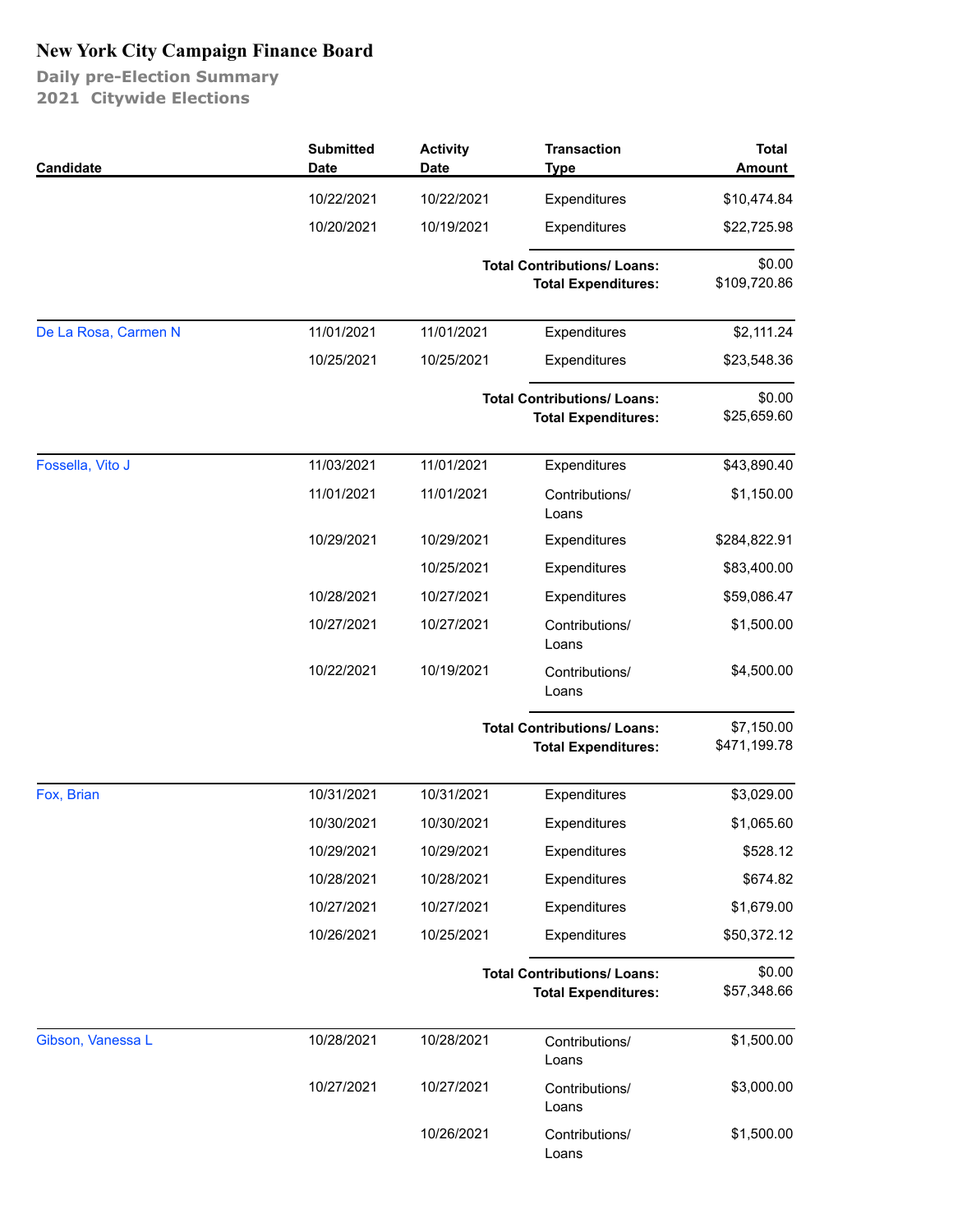|                     | <b>Submitted</b> | <b>Activity</b>                                                  | <b>Transaction</b>                 | <b>Total</b>               |
|---------------------|------------------|------------------------------------------------------------------|------------------------------------|----------------------------|
| Candidate           | <b>Date</b>      | <b>Date</b>                                                      | <b>Type</b>                        | <b>Amount</b>              |
|                     | 10/25/2021       | 10/25/2021                                                       | Contributions/<br>Loans            | \$1,500.00                 |
|                     | 10/19/2021       | 10/19/2021                                                       | Expenditures                       | \$71,500.00                |
|                     |                  |                                                                  | <b>Total Contributions/ Loans:</b> | \$7,500.00                 |
|                     |                  | <b>Total Expenditures:</b>                                       |                                    | \$71,500.00                |
| Gutierrez, Jennifer | 10/28/2021       | 10/25/2021                                                       | Expenditures                       | \$50,356.73                |
|                     |                  | <b>Total Contributions/Loans:</b>                                |                                    | \$0.00                     |
|                     |                  |                                                                  | \$50,356.73                        |                            |
| Hudson, Crystal     | 10/26/2021       | 10/26/2021                                                       | Expenditures                       | \$29,967.00                |
|                     |                  |                                                                  | <b>Total Contributions/ Loans:</b> | \$0.00                     |
|                     |                  |                                                                  | <b>Total Expenditures:</b>         | \$29,967.00                |
| Lander, Brad        | 11/01/2021       | 11/01/2021                                                       | Contributions/                     | \$2,000.00                 |
|                     |                  |                                                                  | Loans                              |                            |
|                     | 10/28/2021       | 10/28/2021                                                       | Contributions/<br>Loans            | \$2,000.00                 |
|                     |                  | <b>Total Contributions/ Loans:</b>                               |                                    | \$4,000.00                 |
|                     |                  |                                                                  | <b>Total Expenditures:</b>         | \$0.00                     |
| Lee, Linda          | 10/30/2021       | 10/29/2021                                                       | Expenditures                       | \$598.81                   |
|                     | 10/25/2021       | 10/25/2021                                                       | Expenditures                       | \$58,634.60                |
|                     |                  | <b>Total Contributions/ Loans:</b>                               |                                    | \$0.00                     |
|                     |                  |                                                                  | <b>Total Expenditures:</b>         | \$59,233.41                |
| Mici, Aleksander    | 11/01/2021       | 10/26/2021                                                       | Expenditures                       | \$22,842.97                |
|                     |                  | <b>Total Contributions/ Loans:</b>                               |                                    | \$0.00                     |
|                     |                  |                                                                  | <b>Total Expenditures:</b>         | \$22,842.97                |
| Murphy, Mark        | 11/01/2021       | 11/01/2021                                                       | Expenditures                       | \$12,400.00                |
|                     | 10/28/2021       | 10/28/2021                                                       | Contributions/<br>Loans            | \$1,500.00                 |
|                     | 10/26/2021       | 10/25/2021                                                       | Expenditures                       | \$130,583.54               |
|                     |                  | <b>Total Contributions/ Loans:</b><br><b>Total Expenditures:</b> |                                    | \$1,500.00<br>\$142,983.54 |
| Paladino, Vickie    | 10/26/2021       | 10/26/2021                                                       | Expenditures                       | \$7,732.16                 |
|                     | 10/25/2021       | 10/25/2021                                                       | Expenditures                       | \$2,161.06                 |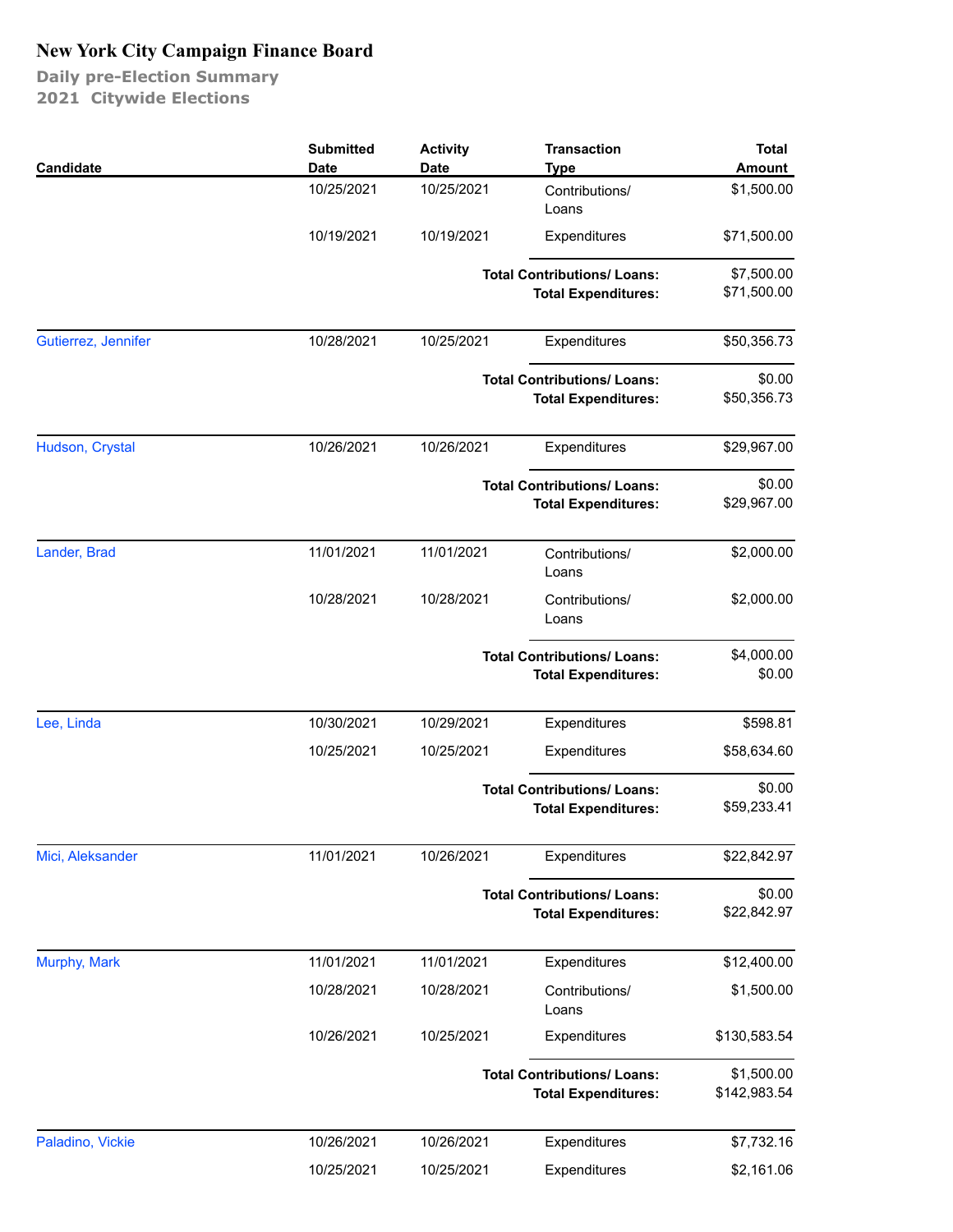| Candidate          | <b>Submitted</b><br><b>Date</b> | <b>Activity</b><br><b>Date</b>                                   | <b>Transaction</b><br><b>Type</b>  | <b>Total</b><br><b>Amount</b> |
|--------------------|---------------------------------|------------------------------------------------------------------|------------------------------------|-------------------------------|
|                    | 10/22/2021                      | 10/21/2021                                                       | Expenditures                       | \$36,654.00                   |
|                    |                                 |                                                                  | <b>Total Contributions/ Loans:</b> | \$0.00                        |
|                    |                                 |                                                                  | <b>Total Expenditures:</b>         | \$46,547.22                   |
| Richards, Donovan  | 10/27/2021                      | 10/26/2021                                                       | Expenditures                       | \$52,962.00                   |
|                    | 10/22/2021                      | 10/22/2021                                                       | Contributions/<br>Loans            | \$1,500.00                    |
|                    |                                 | <b>Total Contributions/Loans:</b>                                | \$1,500.00<br>\$52,962.00          |                               |
| Rivera, Carlina    | 10/26/2021                      | 10/25/2021                                                       | Expenditures                       | \$20,216.20                   |
|                    |                                 | <b>Total Contributions/ Loans:</b><br><b>Total Expenditures:</b> |                                    | \$0.00<br>\$20,216.20         |
| Ryan, Allison L    | 10/26/2021                      | 10/25/2021                                                       | Contributions/<br>Loans            | \$14,000.00                   |
|                    |                                 | <b>Total Contributions/ Loans:</b><br><b>Total Expenditures:</b> |                                    | \$14,000.00<br>\$0.00         |
| Saperstein, Steven | 10/28/2021                      | 10/25/2021                                                       | Expenditures                       | \$38,969.14                   |
|                    |                                 | <b>Total Contributions/ Loans:</b><br><b>Total Expenditures:</b> |                                    | \$0.00<br>\$38,969.14         |
| Singh, Felicia     | 10/29/2021                      | 10/29/2021                                                       | Expenditures                       | \$26,500.00                   |
|                    |                                 | <b>Total Contributions/ Loans:</b><br><b>Total Expenditures:</b> |                                    | \$0.00<br>\$26,500.00         |
| Sliwa, Curtis      | 11/02/2021                      | 10/31/2021                                                       | Expenditures                       | \$17,500.00                   |
|                    |                                 | 10/29/2021                                                       | Expenditures                       | \$30,000.00                   |
|                    |                                 | 10/27/2021                                                       | Expenditures                       | \$39,599.25                   |
|                    | 10/29/2021                      | 10/29/2021                                                       | Expenditures                       | \$91,150.00                   |
|                    |                                 | 10/28/2021                                                       | Expenditures                       | \$200,000.00                  |
|                    |                                 | 10/27/2021                                                       | Contributions/                     | \$5,000.00                    |
|                    |                                 |                                                                  | Loans<br>Expenditures              | \$108,061.10                  |
|                    |                                 | 10/26/2021                                                       | Expenditures                       | \$10,000.00                   |
|                    | 10/25/2021                      | 10/25/2021                                                       | Contributions/<br>Loans            | \$200,000.00                  |
|                    |                                 |                                                                  | Expenditures                       | \$29,175.00                   |